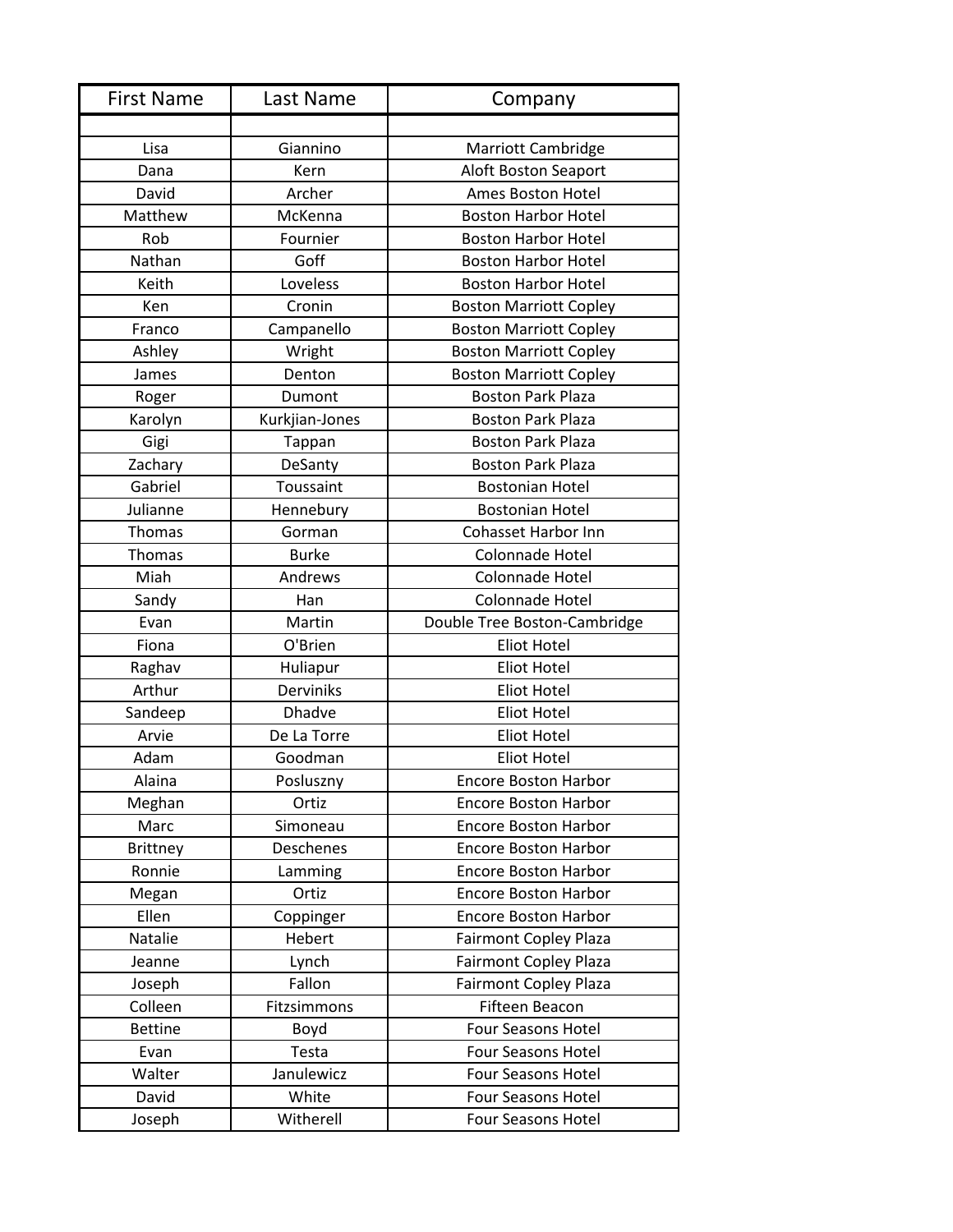| Ambelle         | Dorigo           | <b>Four Seasons Hotel</b>           |
|-----------------|------------------|-------------------------------------|
| Mary Anne       | Reidy            | <b>Four Seasons Hotel</b>           |
| Rolf            | Carlson          | <b>Four Seasons Hotel</b>           |
| Jolene          | Connaire         | <b>Hilton Downtown</b>              |
| John            | McKinnon         | <b>Hilton Downtown</b>              |
| Barry           | <b>Buchanan</b>  | <b>Hilton Downtown</b>              |
| Kristen         | Reynolds         | <b>Hilton Downtown</b>              |
| Gina            | Guange           | hilton garden inn                   |
| <b>Nicholas</b> | MacDonald        | <b>Hotel Commonwealth</b>           |
| Laurie Ann      | Cadigan          | <b>Hotel veritas</b>                |
| Mike            | Jones            | <b>Hyatt Regency</b>                |
| Stephan         | Schrepel         | <b>Hyatt Regency</b>                |
| Anthony         | Evelyn           | <b>Hyatt Regency</b>                |
| John            | <b>Broadbent</b> | <b>Hyatt Regency</b>                |
| Adam            | Castiglioni      | <b>Intercontinental Hotel</b>       |
| Luis            | <b>Branco</b>    | Intercontinental Hotel              |
| Stephen         | Mailling         | <b>Intercontinental Hotel</b>       |
| <b>Beverly</b>  | Doughty          | Lenox Hotel                         |
| Stephanie       | Sgroi            | Lenox Hotel                         |
| Casey           | Hanson           | Lenox Hotel                         |
| Mark A.         | Shiro            | Liberty Hotel                       |
| Renee           | Van Buskirk      | <b>Liberty Hotel</b>                |
| Mirko           | <b>Bissetta</b>  | Liberty Hotel                       |
| Natasha         | Garrett          | Liberty Hotel                       |
| Heather         | Coughlin         | Loews Boston Hotel                  |
| Corey           | Lopez            | <b>Mandarin Oriental</b>            |
| Jennifer        | <b>Boucher</b>   | <b>Mandarin Oriental</b>            |
| Andrew          | Healy            | <b>Mandarin Oriental</b>            |
| Carol           | Redmond          | <b>Marriott Burlington</b>          |
| <b>Bonnie</b>   | Ohare            | <b>Marriott Custom House</b>        |
| Karen           | Connors          | <b>Marriott Custom House</b>        |
| Lisa            | Young            | Marriott Long Wharf                 |
| Stephen         | Cunniff          | Marriott Long Wharf                 |
| Deborah         | Kelley           | Marriott Long Wharf                 |
| Jamie           | Grant            | Marriott Long Wharf                 |
| Meredith        | Reid             | <b>Marriott Newport</b>             |
| Kathleen        | Calnan           | Nantasket Beach Resort              |
| Afton           | Andreadis        | Nine Zero                           |
| Ashley          | Cromwell         | Nine Zero                           |
| Joseph          | Tyler            | Omni Parker House                   |
| David           | Sheehan          | Omni Parker House                   |
| Rebecca         | Backstrom        | Omni Parker House                   |
| Abigail         | Lindsley         | Omni Parker House                   |
| Bryan           | Hoyle            | Porter Square Hotel                 |
| Joyce           | Streeter         | <b>Renaissance Waterfront Hotel</b> |
|                 |                  |                                     |
| <b>Bonnie</b>   | Latty            | Renaissance Waterfront Hotel        |